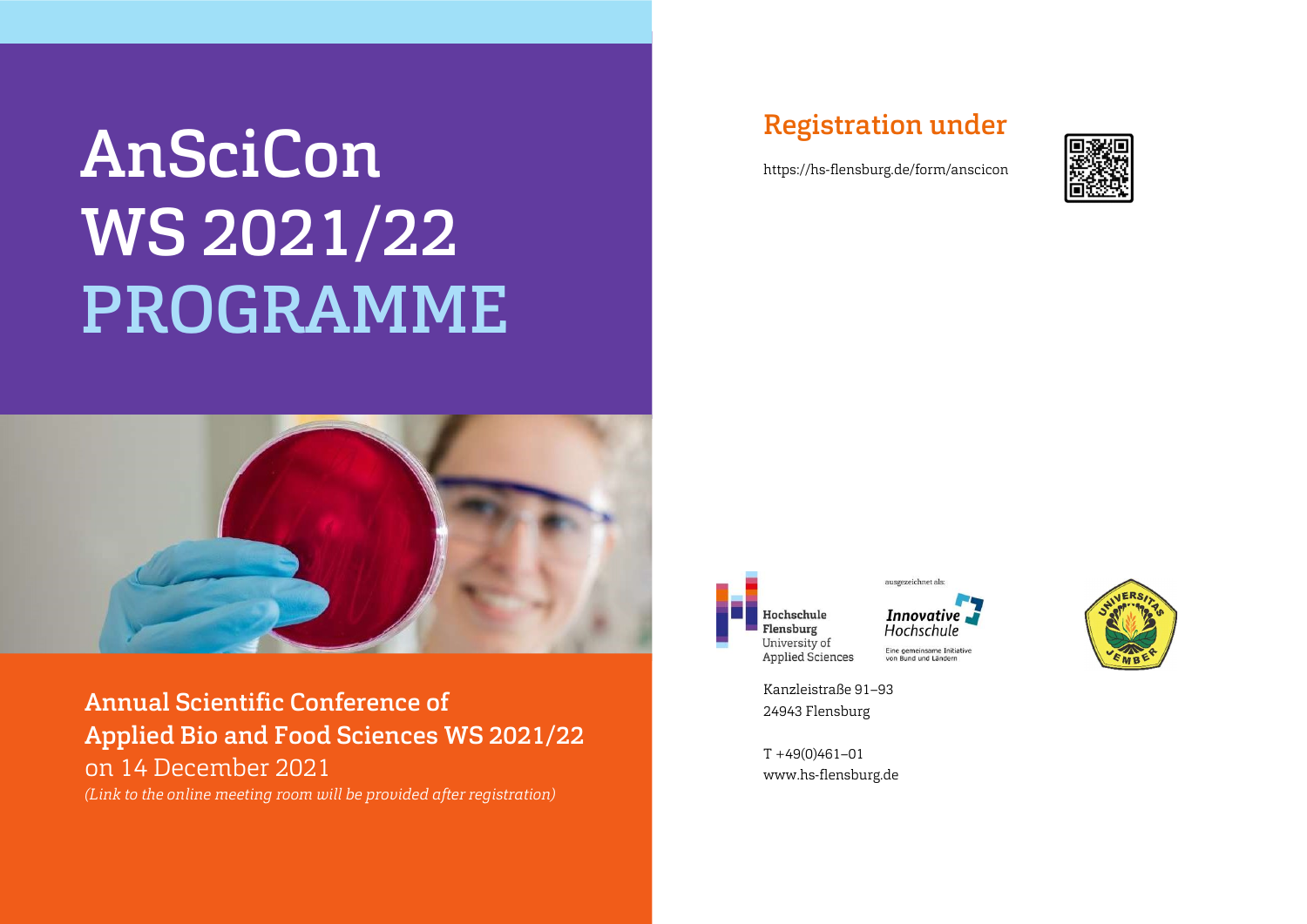

Dear visitors , teaching staff, professors and dear students,

I have the honor to welcome you to the Annual Scientific Conference of Applied Bio and Food Sciences WS 2021/22. This conference has been organized by our students of the master programme "Applied Bio and Food Sciences" at Flensburg University of Applied Sciences in cooperation with the University of Jember, Indonesia. At this year's conference, the main focus is on sustainable and innovative research and development.

Global challenges such as climate change, water scarcity and the lack of raw materials call for sustainable and innovative solutions. The bioeconomy aims to generate, develop and use biological resources in order to meet human needs for raw materials, products and services. The projects this year deal, among other aspects, with the topic of innovative food, such as in-vitro meat or sorghum (millet).

This conference provides an optimal opportunity for our students to present the knowledge and the skills that they have gained in the current semester while acquiring experiences crucial for organizing scientific conferences as well.

I want to thank everyone involved in the conference for their work and wish you all an enlightening and inspiring day. Sincerely,

Dr. Christoph Jansen President of Flensburg University of Applied Sciences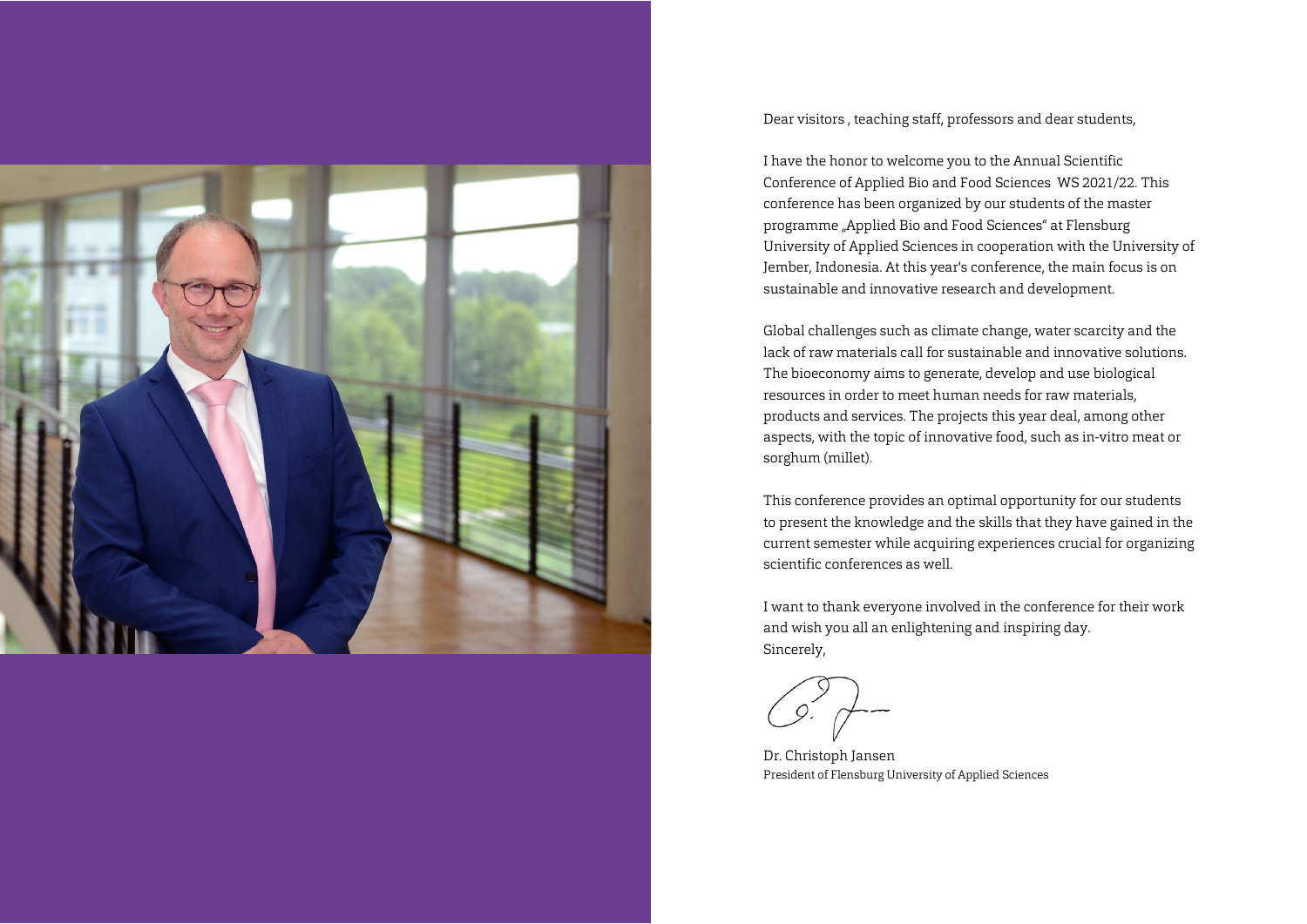Dear conference participants,

It is a great pleasure to welcome you to the conference **AnSciCon** WS 2021/22 at Flensburg University of Applied Sciences facilitated by the students of the master study programme "Applied

Bio and Food Sciences".

The Master programme "Applied Bio and Food Sciences" has a duration of three semesters. During the first semester, students acquire a theoretical foundation, whereas in the second semester the students design and conduct a research project on a specific advanced topic in Bio and Food Technology. Additionally, they gain skills for scientific work. This conference and its proceedings are an integral part of the programme. The third and final semester is dedicated to the Master Thesis, which is usually written in industry or research institutes.

Today's conference is the final highlight of the second semester. The conference is organized by students for students. The content of the conference but also all organisational parts have been scheduled and prepared by the students independently. All arrangements have been conducted in an international context, as this conference is facilitated jointly with students from our partner university Jember in Indonesia . We are very proud of this international character. It reflects the modern environment, in which science and education is happening today.

During the conference, the students will present the results obtained through this semester's projects reflecting the overarching semester topic "sustainability". The projects show the connection of education, research and technology transfer our university stands for. The various talks will offer insights into current and relevant topics such as cultured meat technology, stress resistance in sorghum and vectors of the dengue virus.

Furthermore, there is the possibility to discuss these interesting topics with the students directly in breakout sessions.

The success of the projects is based on the efforts put by the students into their projects. We, as the professors, congratulate the project teams on this success and wish the best for the conference today.

We thank you for joining in and wish you an exciting day, with interesting presentations and inspiring discussions.

Prof. Dr. Birte Nicolai, Dr. Holger Rehmann, Prof. Dr. Antje Labes, Prof. Dr. Andreas Nicolai, Prof. Dr. Hans-Udo Peters



Lecturers of the Master's study Applied Bio and Food Science, Flensburg University of Applied Sciences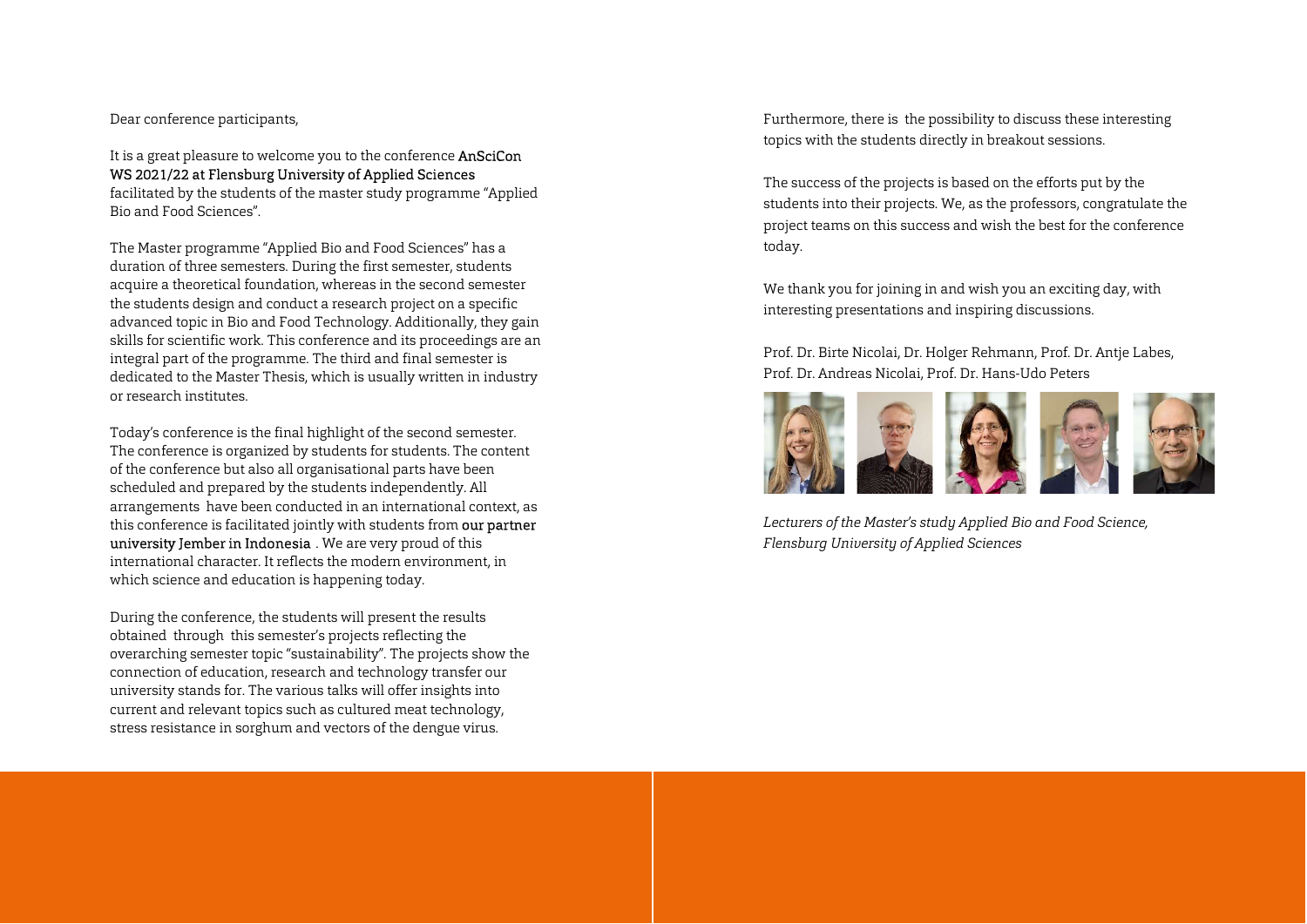#### Introduction

Global challenges such as climate change, water shortage and the lack of raw materials have increasingly been calling for sustainable and innovative solutions, especially in the last decade.

The bioeconomy aims to produce, develop and use biological resources to meet the human needs for raw materials, products and services. Through the international cooperation of Flensburg University of Applied Sciences (Germany) and the University of Jember (Indonesia), projects have been funded again this year to address these problems and provide possible solutions.

For example, the SORGHUM project focuses on the tropical plant Sorghum bicolor, which is known to have higher drought tolerance. The BACTERIA project, in turn, has been researching a possible solution to prevent the transmission of diseases by the mosquito Aedes Aegypti. Furthermore, the projects BEEF and ALADIN deal with the topic of "in-vitro meat", which could become a possible future alternative to conventional meat production.

### Time Table December 14, 2021

| German time       |                           | Agenda | Referents             |                             |
|-------------------|---------------------------|--------|-----------------------|-----------------------------|
| (Indonesian time) |                           |        |                       |                             |
|                   | 09:00-09:15 (15:00-15:15) |        | Time to enter the     |                             |
|                   |                           |        | conference            |                             |
|                   | 09:15-09:30 (15:15-15:30) |        | Opening words         | Diana Ledowski              |
|                   | 09:30-09:40 (15:30-15:40) |        | Welcoming words       | Dr. Christoph Jansen        |
|                   |                           |        | from the president of |                             |
|                   |                           |        | Flensburg University  |                             |
|                   |                           |        | of Applied Sciences   |                             |
|                   | 09:40-09:50 (15:40-15:50) |        | Welcoming words       | Dr. Iwan Taruna             |
|                   |                           |        | from the president of |                             |
|                   |                           |        | the University of     |                             |
|                   |                           |        | <b>Jember</b>         |                             |
|                   | 09:50-10:00 (15:50-16:00) |        | Coffee break          |                             |
|                   | 10:00-10:05 (16:00-16:05) |        | Introduction to the   | Prof. Dr. Kartika Senjarini |
|                   |                           |        | indonesian projects   |                             |
|                   | 10:05-10:50 (16:05-16:50) |        | SORGHUM               | Wulan Arum Hardiyani,       |
|                   |                           |        |                       | Arsetyo Rahardhianto        |
|                   | 10:55-11:40 (16:55-17:40) |        | <b>BACTERIA</b>       | Beny Andika,                |
|                   |                           |        |                       | Aufar Finasrullah,          |
|                   |                           |        |                       | Diah Ayu Utami              |
|                   | 11:45-12:30 (17:45-18:30) |        | Lunchbreak            |                             |
|                   | 12:30-12:35 (18:30-18:35) |        | Introduction to the   | Dr. Holger Rehmann          |
|                   |                           |        | german projects       |                             |
|                   | 12:35-13:20 (18:35-19:20) |        | <b>BEEF</b>           | Mahmood Al-Sagheer,         |
|                   |                           |        |                       | Gerhard-Patrick Hauschildt, |
|                   |                           |        |                       | Diana Ledowski              |
|                   | 13:25-14:10 (19:25-20:10) |        | <b>ALADIN</b>         | Waleed Al-Orry,             |
|                   |                           |        |                       | Thies Jagdmann,             |
|                   |                           |        |                       | Annika Roering,             |
|                   |                           |        |                       | Sabine Ternowez             |
|                   | 14:15-14:30 (20:15-20:30) |        | Closing words         | Gerhard-Patrick Hauschildt  |
|                   |                           |        |                       |                             |
| 14:30-            | (20:30-                   |        | Poster session        |                             |
|                   |                           |        |                       |                             |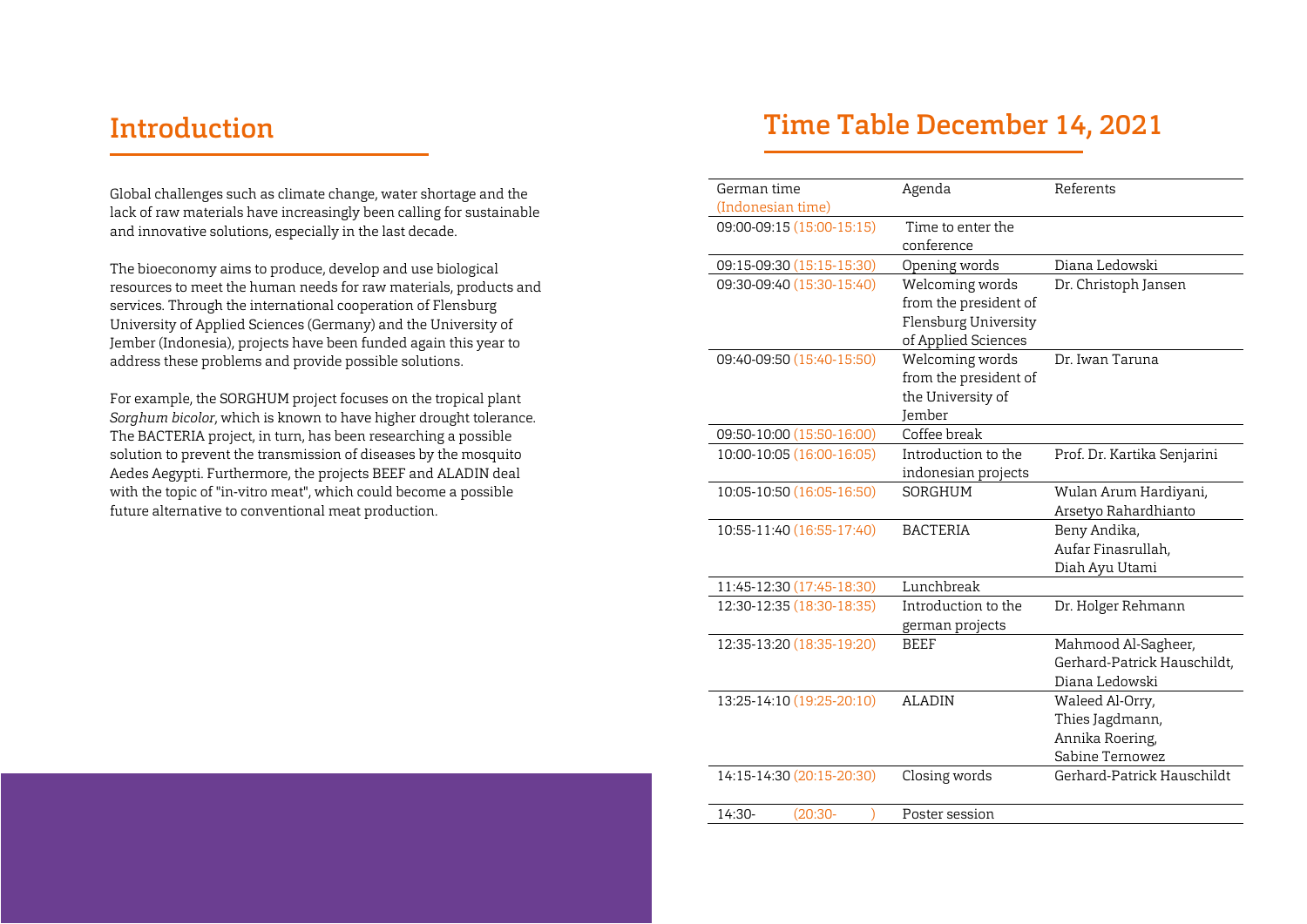SORGHUM – Regulation of gene expression for carbon and nitrogen assimilation in sorghum (Sorghum bicolor) during drought stress

Sorghum bicolor, a tropical C4 plant, is known to have marked drought tolerance. Sorghum has a higher capacity to maintain photosynthesis than other cereal crops under drought stress. However, drought effects are marked by changes in the physiological and biochemical process, which has been studied regarding the inhibition of protein synthesis. A large number of changes in gene expression leads either to up- or down- regulation that occurs in plants growing under drought stress conditions. The C4 plant photosynthesis is designated by the presence of phosphoenolpyruvate carboxylase (PEPC) and ribulose-1,5 biphosphate carboxylase/oxygenase (Rubisco) enzymes for carbon assimilation. Other enzymes are strongly modulated in drought stress such as nitrate reductase (NR) and sucrose phosphate synthase (SPS). NR is the enzyme for nitrogen assimilation which catalyses nitrate reduction. Sucrose is a disaccharide and a major end product of photosynthesis, which is a form of regulated plant productivity. SPS is the key enzyme for sucrose synthesis. This study examined the regulation expression of carbon and nitrogen assimilation enzyme genes in sorghum during drought stress by analysing physiological and molecular characteristics. Plants were exposed to drought stress several days: 0 (control), 3, 6 and 9 days. The gene expression was detected by real-time PCR. Based on the previous study, gene expression in drought-treated sugarcane decreased when compared to the controls. Drought stress increased PEPC and SPS activity and decreased NR activity in sorghum leaves.

# BACTERIA – Screening of bacterial symbiont from the midgut of main dengue mosquito's vector, Aedes aegypti

The female Aedes aegypti mosquito is the primary vector of the dengue virus that causes Dengue Haemorrhagic Fever (DHF). The success of the transmission process is influenced by the ability of the dengue virus to infect several mosquito organs, the midgut organ being one of them. The midgut organ serves as the site for the incubation phase for viral replication. The incubation phase of the dengue virus can be delayed or even fail due to the bacteria associated with the midgut organ. Therefore, it is necessary to observe bacterial species associated with the midgut organ of Ae. aegypti. This research aims to determine the bacteria associated with the midgut organ of Ae. aegypti. The objects of this research are the morphological characteristics and 16S rDNA sequences of bacteria. The research main stages consist of in silico analysis, sampling and morphological identification of mosquito, and midgut isolation and identification of midgut-associated bacteria.